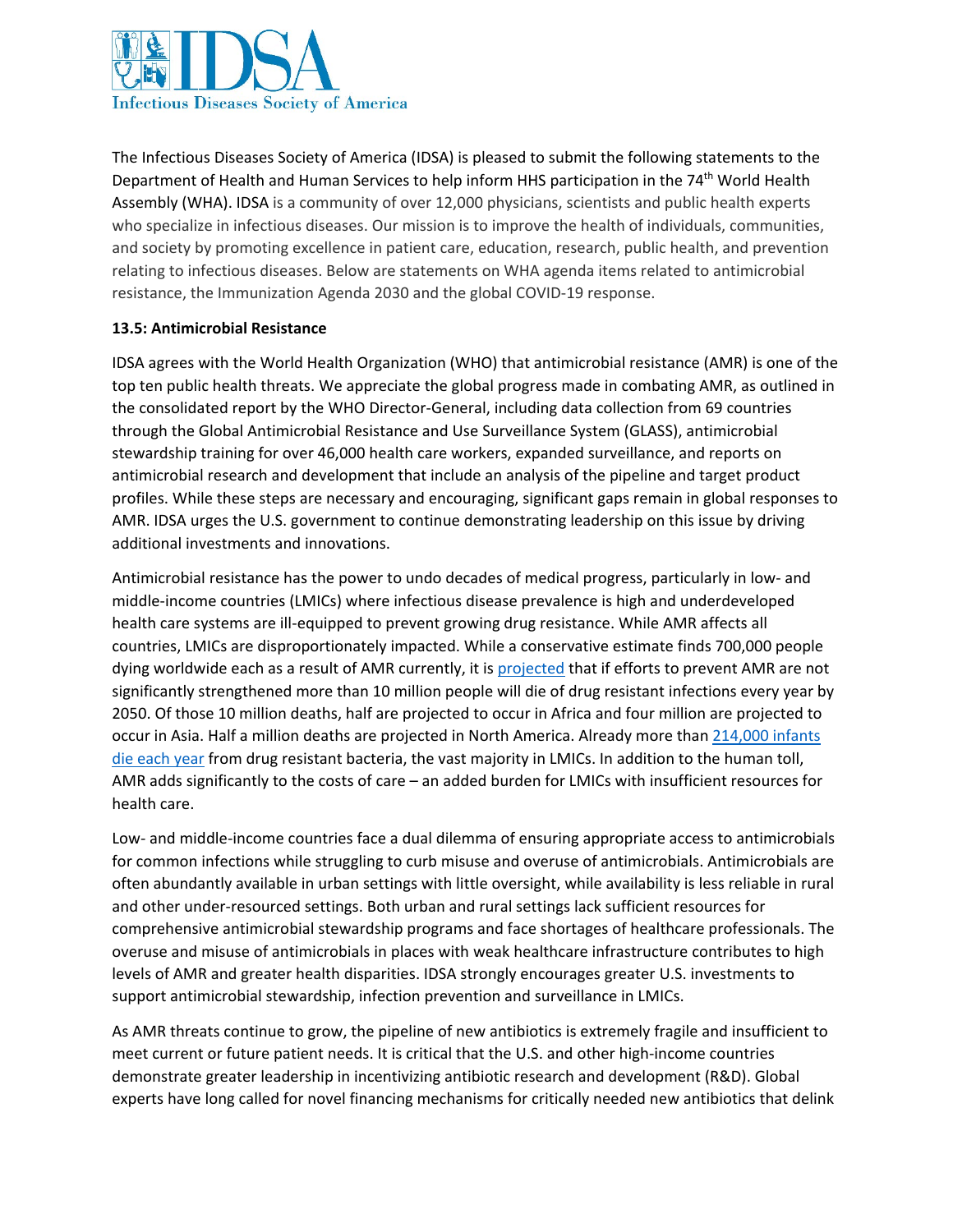payments from use. Such an approach could pave the way for sustainable antibiotic R&D that aligns with appropriate use and access. The U.S. has an important leadership opportunity in the bipartisan, bicameral Pioneering Antibiotic Subscriptions to End Upsurging Resistance (PASTEUR) Act, proposed legislation that would allow the Secretary of Health and Human Services to enter into contracts with developers of novel, critically needed antibiotics through which the federal government would pay a set fee for the necessary supply of antibiotics, rather than paying by volume. Enacting this legislation would solidify the U.S. as a global leader in antibiotic investments.

## **13.8: Immunization Agenda 2030**

IDSA is pleased to see progress on the Immunization Agenda 2030, including the further development of strategic priorities, objectives and proposed indicators. In particular we are pleased to see strategic priorities focused on ensuring the continuation of critical immunization services during outbreaks and health emergencies, but note that currently there are no proposed indicators related to the objective on establishing timely and appropriate immunization services during emergencies and in communities affected by conflict, disaster and humanitarian crisis. We believe a strong indicator must accompany this important objective for it to be effective. We also note that there are other critical objectives that do not have accompanying indicators, including the objective on accelerating the introduction of new vaccines. As we have seen with the COVID-19 vaccine, a variety of barriers can significantly delay access to new vaccines in LMICs, prolonging outbreaks and putting global health security at risk. As infectious diseases medical professionals, we urge the U.S. to push for the inclusion of strong, concrete indicators to provide countries with the direction needed to achieve the goals laid out in the Immunization Agenda 2030.

Despite efforts over the past decade to expand access to vaccines, coverage of essential vaccines only increased from 84% in 2010 to 86% in 2018, leaving nearly 20 million children unvaccinated every year. Polio has not been eradicated, and the COVID-19 pandemic threatens to undo decades worth of progress as disruptions to polio vaccine administration may result in outbreaks in places where polio has been eliminated. Dozens of countries have reported disruptions to vital immunization programs, including at least 30 halted measles programs which could fuel outbreaks. Improved immunization programs can help counter rising rates of antimicrobial resistance by reducing the need to use antimicrobial drugs, extending the efficacy of existing medicines.

Vaccines are an essential prevention tool, and the U.S. and WHO member states must invest in research and development for new vaccine technologies coupled with increased capacity-building for the uptake of existing and new vaccines. We do not have all the vaccines we need to prevent diseases that threaten health and well-being globally.

We ask the U.S. to focus on the full spectrum of innovations that support immunization programs, from manufacturing, storage and deployment, to new vaccine administration infrastructure, to coadministration with other health interventions, to novel approaches to service delivery. Vaccines are only useful if they reach those who need them, and many different types of innovation are necessary to achieve universal access. Many communities have historically suffered harms at the hands of medical and scientific institutions which have broken the bonds of trust needed for vaccination efforts. Global increase in internet access has also provided a platform for the anti-vaccination movement. Rising skepticism about vaccines, misinformation and disinformation through social media could sabotage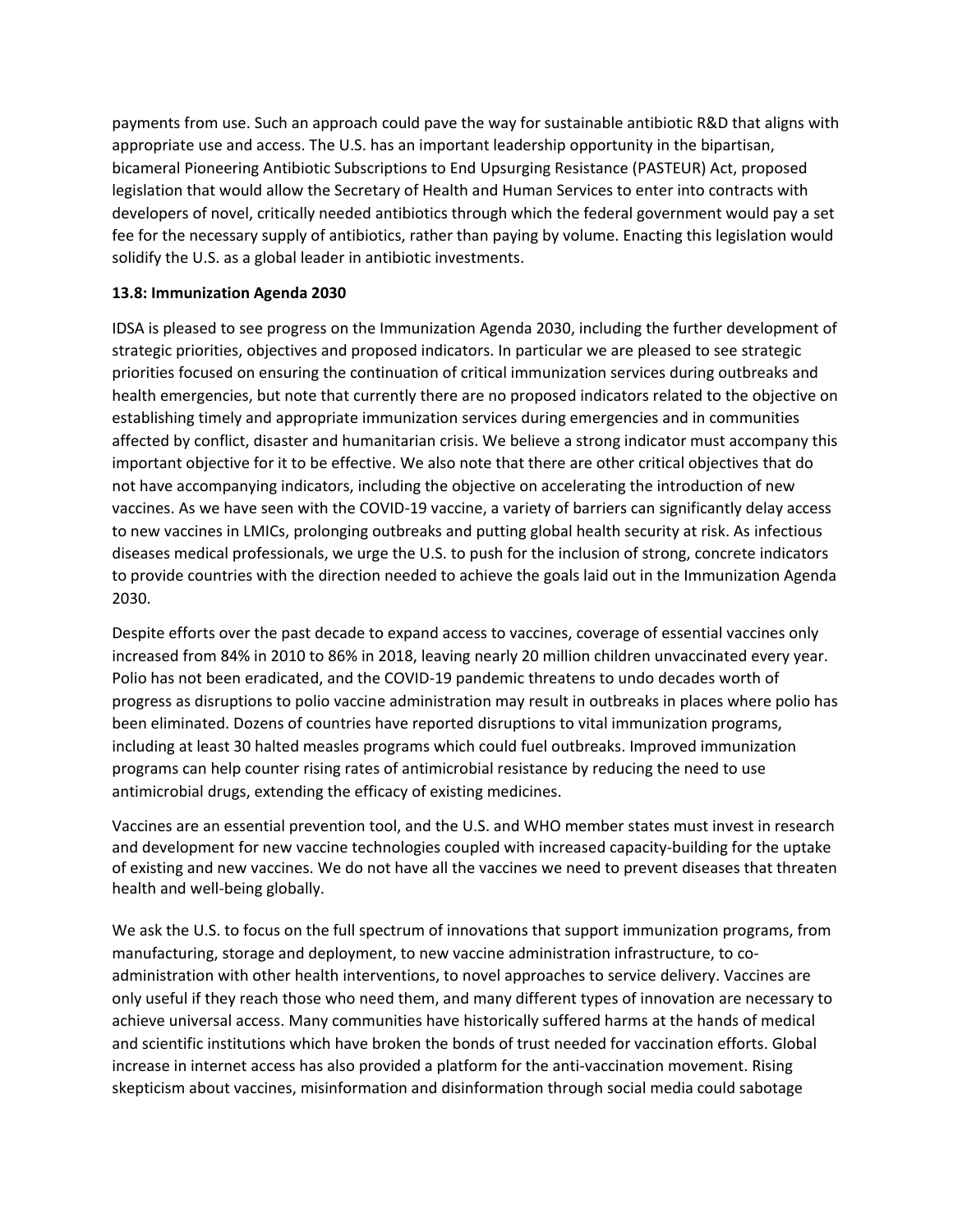immunizations initiatives if not properly addressed and contained. Global efforts are needed to promote vaccine confidence to ensure vaccine uptake, and address all questions relating to vaccine safety and efficacy.

As infectious diseases professionals, we stand ready to work with HHS and the WHO on developing new vaccine strategies, developing the vaccine pipeline and innovative solutions to ensure global uptake of these critical health interventions to mitigate global health challenges.

## **17.1: COVID-19 Response**

IDSA commends HHS and other U.S. agencies on their efforts to renew and strengthen U.S. leadership in global health and the global response to the COVID-19 pandemic. Recent actions by the Biden administration, including pledging \$4 billion to COVAX, proposing to increase funding for global health security efforts at USAID and supporting COVID-19 vaccine patent waivers are all critical steps towards ending the pandemic. Although COVID-19 transmission has decreased in the U.S. and vaccination campaigns, if successful in reaching high numbers of people, hold the promise of preventing future surges, we will all be at risk until the pandemic is controlled globally. The longer the virus circulates globally, the higher the chances for the development of increasingly dangerous variants that may evade existing vaccines. Already there is some evidence that the B.1.617 "triple mutant" variant is resistant to current vaccines, prompting the WHO on May 10 to reclassify it as a variant of concern.

The emergence of this and other variants highlights the urgent need to increase and strengthen viral sequencing globally along with other surveillance and laboratory capacities, particularly in countries with underdeveloped public health and healthcare systems. We urge HHS to utilize the full extent of U.S. public health expertise in helping countries like India, Brazil, Mexico, and others experiencing COVID-19 surges to strengthen capacities to detect and track emerging variants.

As infectious diseases medical professionals, we fear that the situation in India will soon be replicated in other low- and middle-income countries (LMICs) with limited capacities to respond to COVID-19 surges. In addition to contributing more to the response in India, we urge the Biden administration to work with the WHO in accelerating pandemic preparedness and response efforts in Africa, including disseminating rapid diagnostics, personal protective equipment (PPE), medical oxygen and other necessary countermeasures. We recommend the U.S. donate excess vaccines to countries that continue to lack access. We also urge greater investments in vaccine infrastructure and communications tools to support vaccine administration, boost vaccine confidence, reduce the burden of other vaccine-preventable diseases and better prepare for future health threats.

The pandemic is eroding gains made in the fight against HIV, TB and malaria, and increased resources are needed to regain ground. Since the pandemic began, new HIV treatment initiation has dropped sharply while TB services have been disrupted in over 78% of countries. Disruptions to essential malaria services could result in a doubling of mortality while an additional 400,000 people could die from TB alone. The pandemic has disrupted immunization services, including halting 30 measles programs. If immediate actions are not taken to address COVID-19's impacts on these health threats, we will see a reversal of progress for years to come.

Finally, we ask HHS to leverage diplomatic ties with other high-income countries to secure greater contributions to the global COVID-19 response. We are disheartened to see proposals from the UK